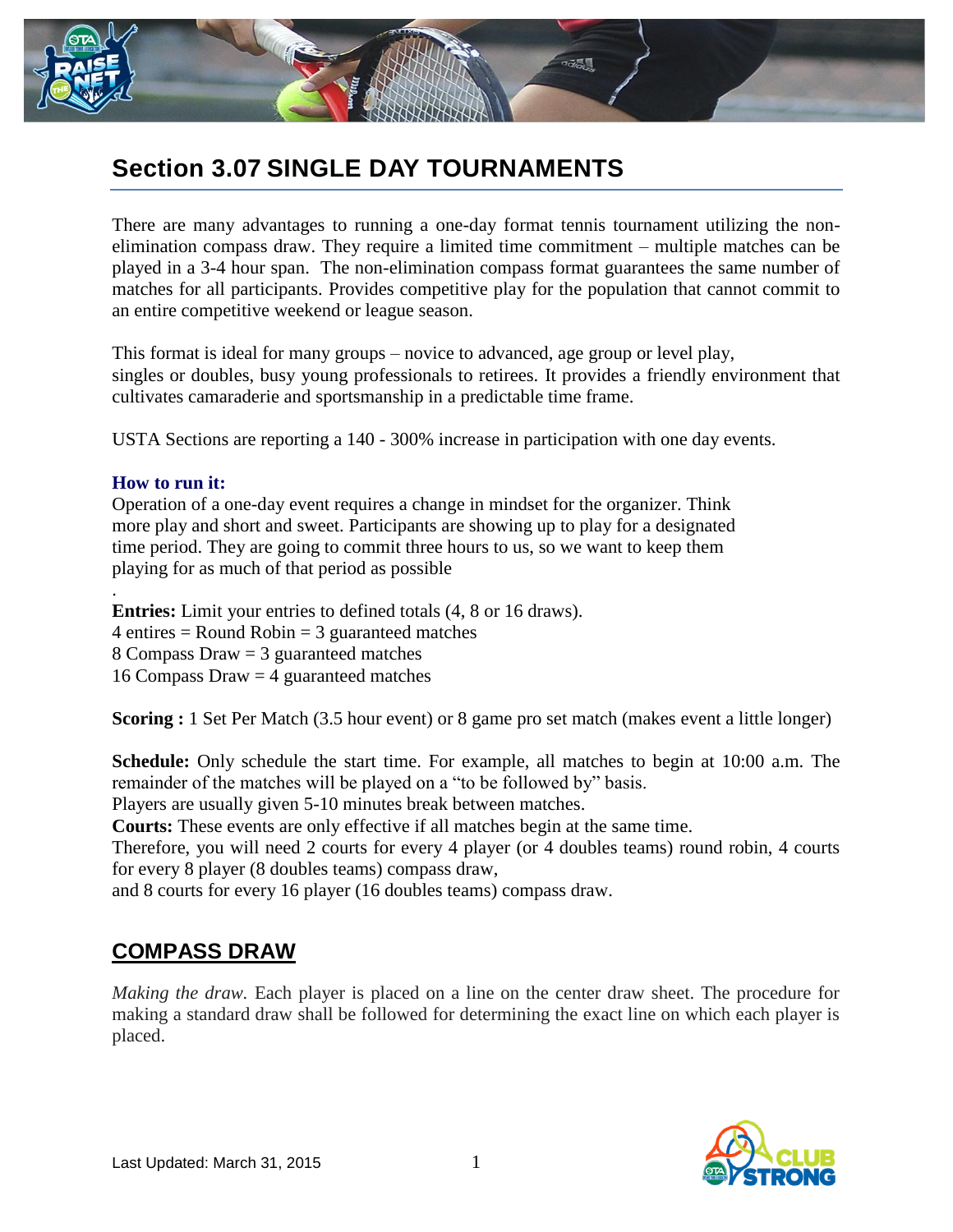

- 1. *Byes.* Complications will develop if there are Byes in the draw. Therefore, it is best to limit the entries to 16, 32, or 64. A substitute list is helpful to eliminate problems caused by last minute Withdrawals. If Byes must be placed in the draw, distribute them evenly in the quarters and halves of the draw as described in **USTA Regulation I.H.4.d.**
- 2. *Progression in the draw.* At the end of each round, the winners continue in their tournament in the same direction, while the losers move to other points on the compass to form a new satellite tournament.
- **3.** *Specific procedures for draw of 32.*

At the end of round 1:

- the winners go east;
- the losers go west.

At the end of round 2:

- the east losers go north;
- the west losers go south.

At the end of round 3:

- the east losers go northeast;
- the north losers go northwest;
- the west losers go southwest;
- the south losers go southeast.

At the end of round 4:

- the losers are out of the tournament (unless it is announced in writing before the start of the first match of the tournament that there will be semifinal play-offs);
- the winners play the finals on each draw sheet.
- 4. *Specific procedures for draw of 16*. Use only the top half of the draw at each compass point. Follow the same procedure as in a draw of 32 except that round 4 is the finals instead of the semifinals.

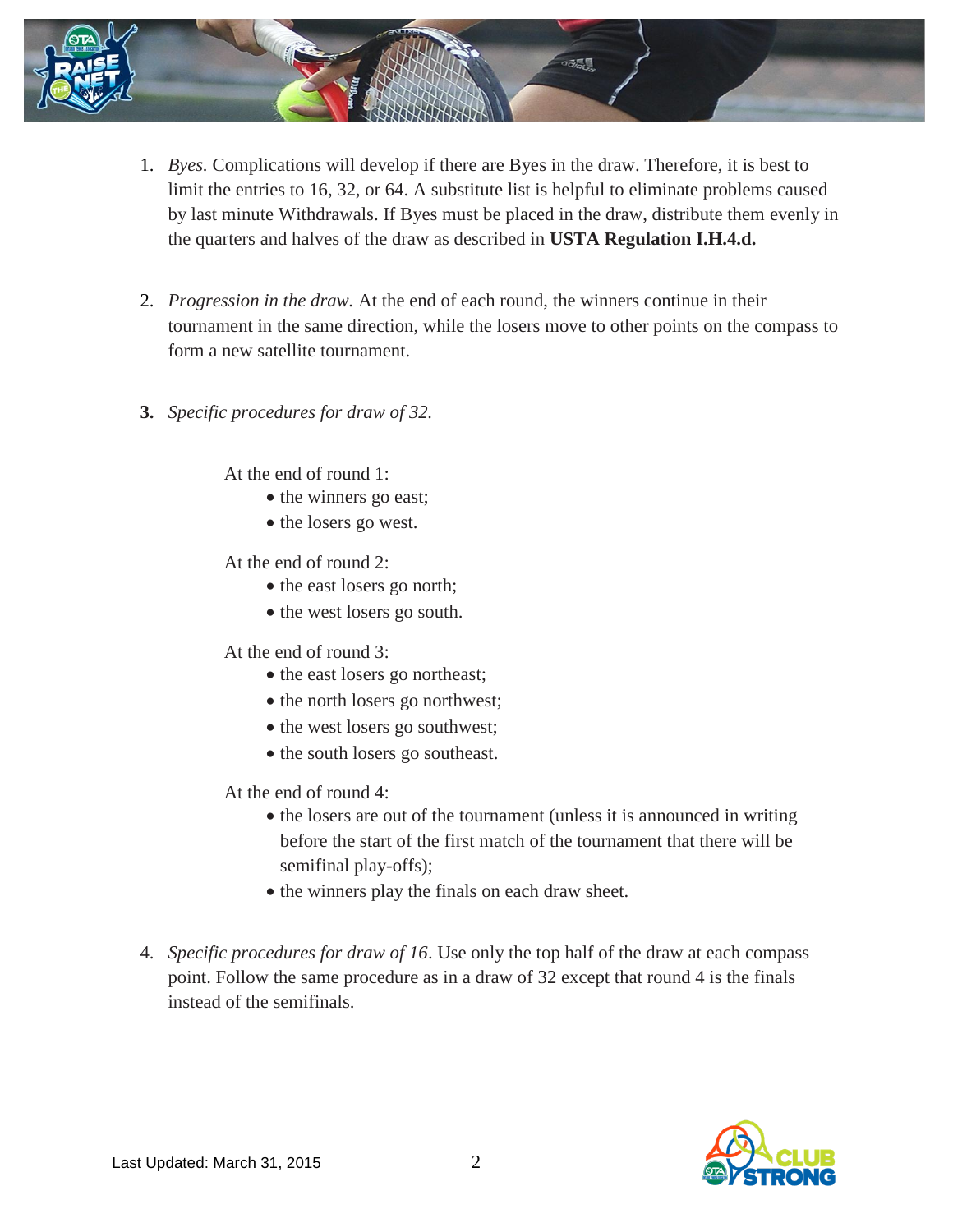